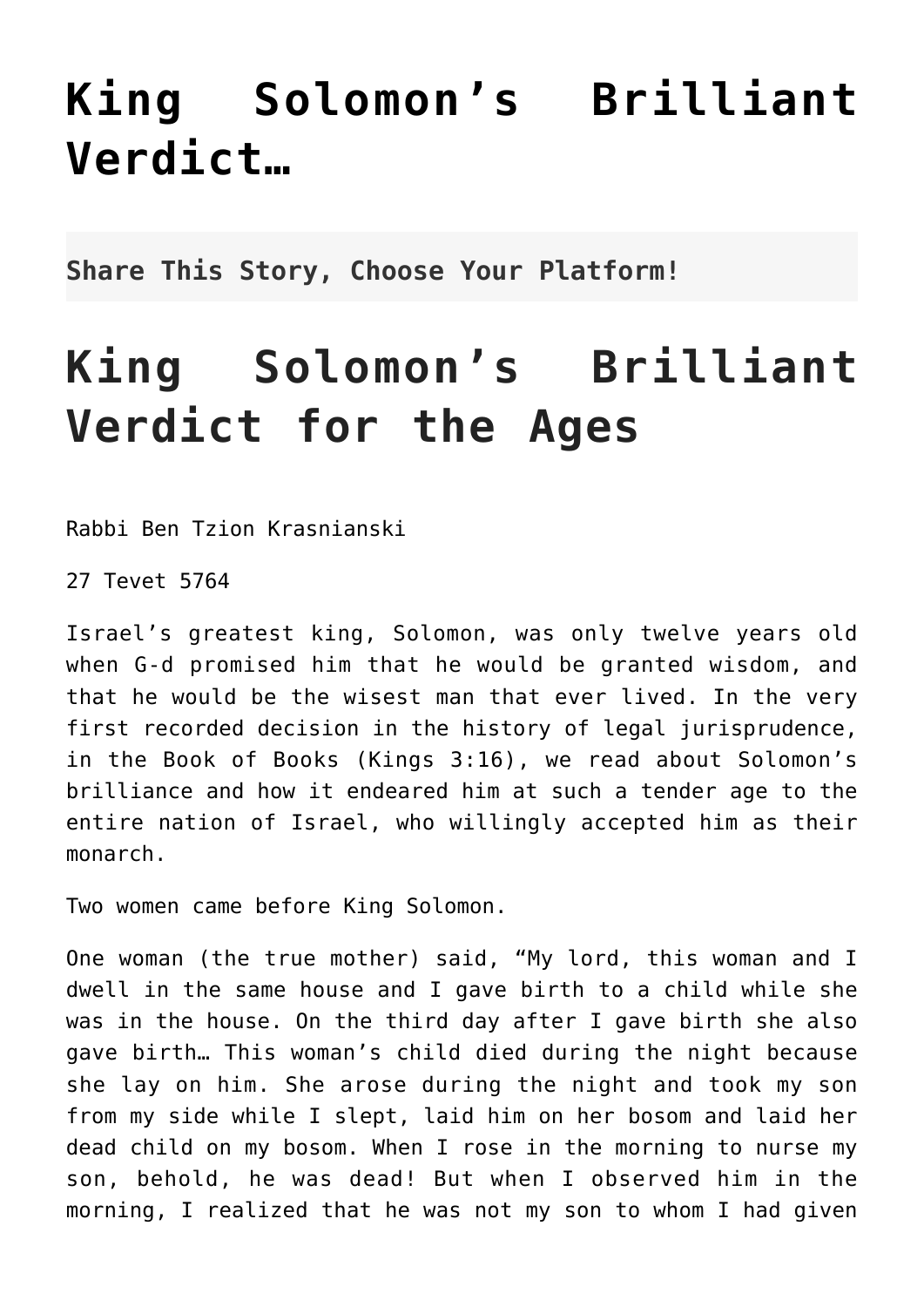birth."

The other woman replied, "It is not so! My son is the live one and your son is the dead one."

King Solomon briefly reiterated their arguments and ordered, "Bring me a sword." The King then said, "Cut the living child in two, and give half to one and half to the other."

The woman who claimed that her son was stolen from her said, "Please, my lord, give her the living child and do not kill it."

But the other woman said, "Neither mine nor yours shall he be. Cut!"

The king spoke up and said, "Give the first woman the living child and do not kill it; for she is his mother."

Reportedly, in the summer of 2000, at Camp David, Yasser Arafat recited to former President Clinton this classical Biblical story, arguing that the very fact that Israel was willing to divide, to compromise and to negotiate on every point, including Jerusalem, while the Arabs were absolutely unyielding and uncompromising, proved that the Israelis were not the true 'mothers'.

Granted, it is possible that King Solomon in his divinely inspired wisdom was thinking of the widely celebrated and the internationally acclaimed dispute over the Holy Land, where the two mothers, the Jews and the Arabs, are arguing over the same piece of land. It is fascinating to note that this case is the one and only example the Bible gives us of King Solomon's legendary brilliance.

Not surprisingly, however, Arafat completely missed the point of the story. The issue is not who agrees to cut the baby, but who cares about the baby. It's all about life; the true mother wants the baby to live, while the false mother would gladly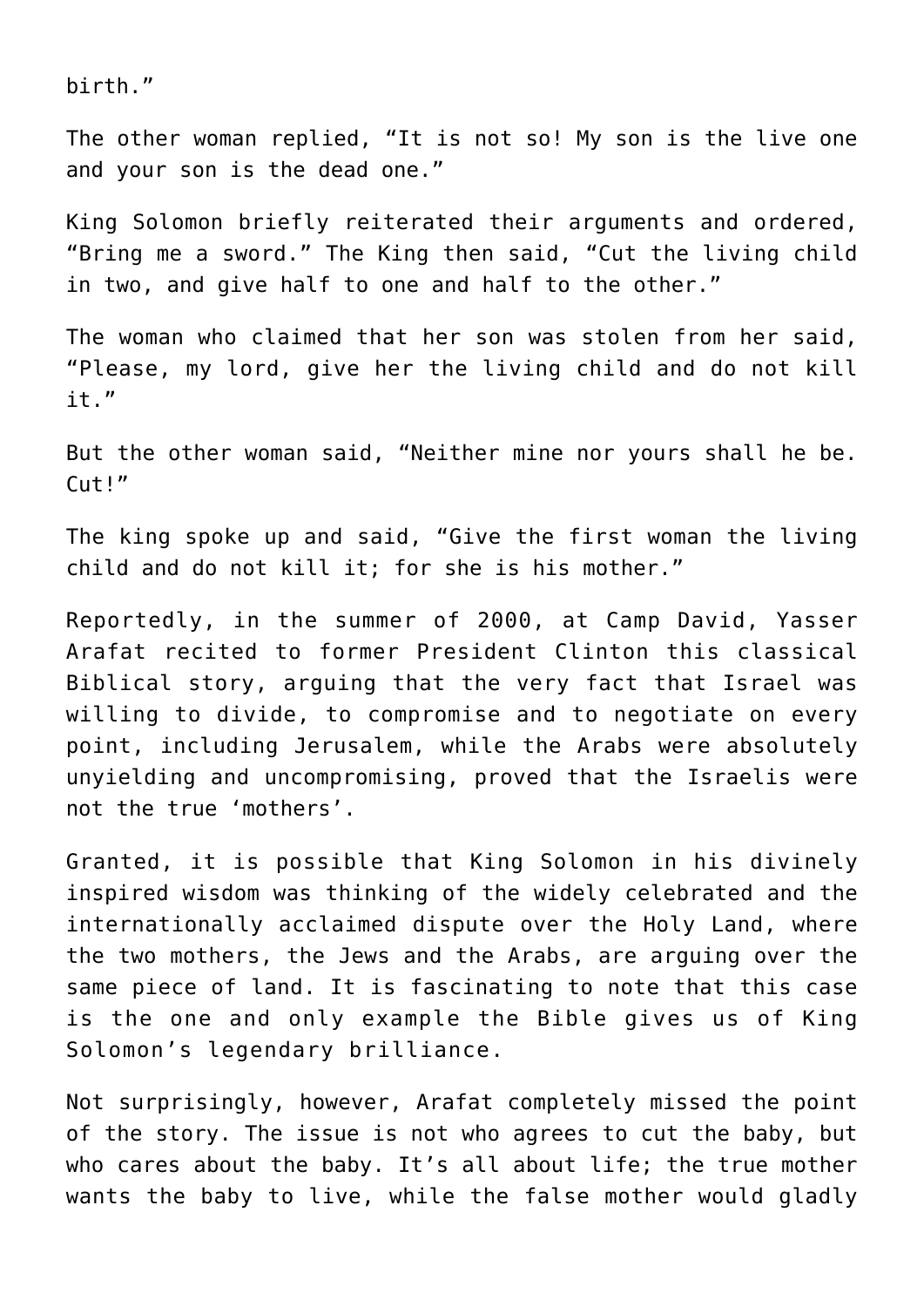see the baby die.

Following in King Solomon's footsteps, the international community has been unanimous in its decision to bring on the sword, to cut the baby in half and to divide the Holy Land. Consequently, just as in the original episode, everyone's true color has emerged for all to see.

The true mother, the Jewish people who love the land, who have a soul connection to the land, who for millennia prayed and continue to pray three times a day, "Please G-d return me to the land," have relinquished their just claim. For the sake of peace, Jews are ready to make painful concessions. Give the baby away rather than hurt the child, they cry out. The most mindless, radical Jewish left-wing fanatics, who follow in the footsteps of Neville Chamberlain, believing in "peace at any price," are ready to sacrifice their very own home, so that the land of Israel will flourish and its inhabitants will live in peace and tranquility.

The false mother, however, who never wanted the baby in the first place, and only wanted to deprive the real mother of her legitimate child, cruelly declared: "If I won't get the baby than kill the baby." The Arabs say that if they don't get Jerusalem and the Jews refuse to unconditionally surrender to them, they will destroy the land, maim and murder its inhabitants and strangle Israel's economy. Has anyone forgotten the searing images during the Gulf War, how the Arab settlers in Arab-occupied Ramallah danced on the roof tops encouraging their hero, Sadaam Hussein, to rain missiles on Israel and to destroy the entire land?

The verdict is in by the most brilliant legal mind that ever lived. The Jewish people are the real mothers; Israel is their baby and the land is exclusively Jewish. Even when they were forcibly exiled from their land by their oppressors, the Jewish soul never went into exile and the Jewish people never ceased yearning for Israel. "Next Year in Jerusalem!" they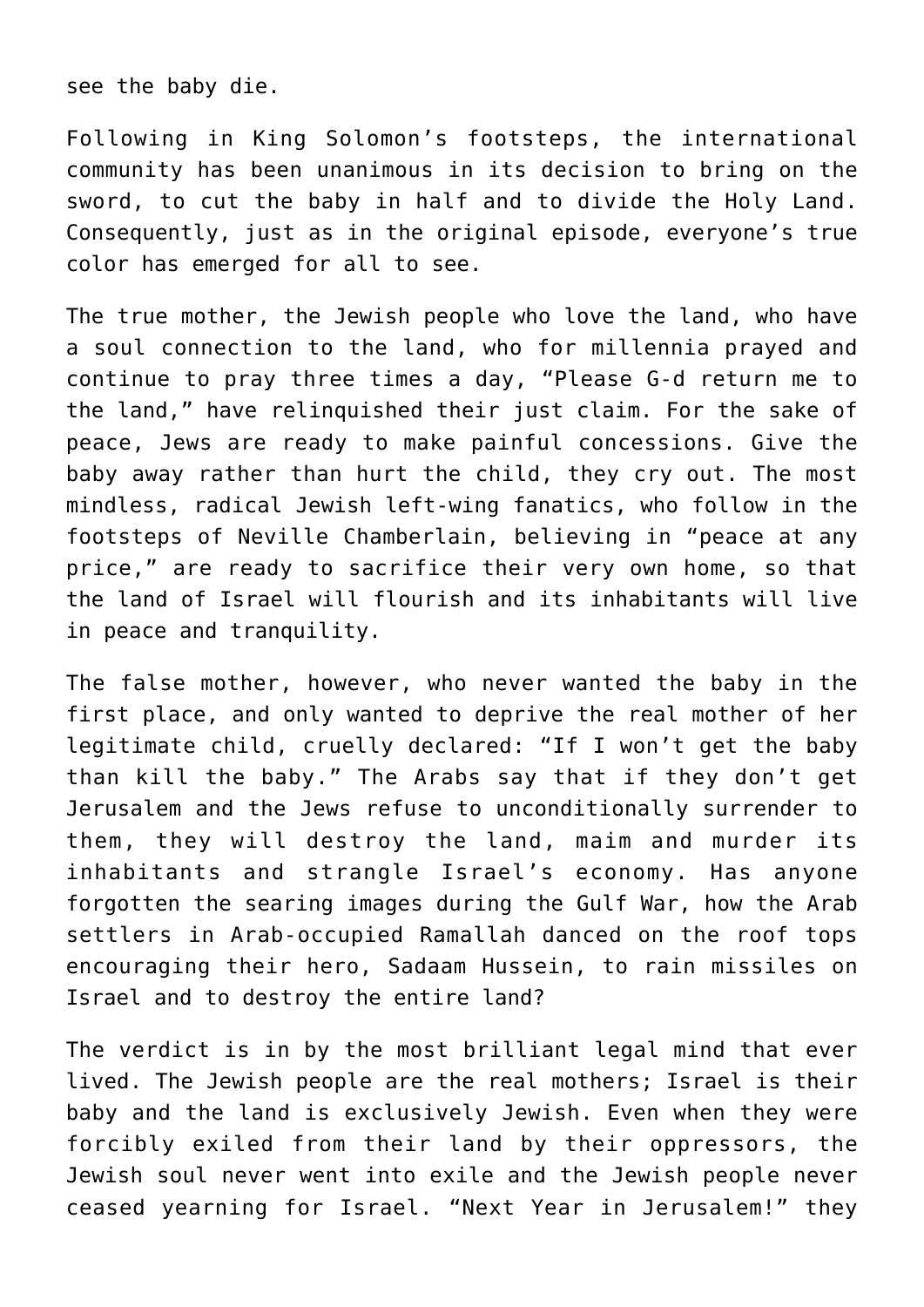cried out, as they physically turned their faces towards Jerusalem each and every time they prayed.

The Arabs, however, have no connection to the land. They are usurpers who have, by and large, migrated to Israel over the past 100 years because of economic opportunities made possible by the Jews. Jerusalem is not mentioned even once in the Koran, while it is mentioned close to a thousand times in the Bible. When Islam was born 1,600 years ago in Mecca and Medina, the Jewish people had already been in the land of Israel for close to two thousand years, and went through two Temples, two Commonwealths.

The classical Biblical commentaries are puzzled. Why was King Solomon so confident that the false mother would reveal her treachery by agreeing to literally cut the baby in half? After all, wouldn't human compassion have compelled her to spare the baby, to have mercy on the child and forego her claim so the baby could live?

The commentators explain that mothers throughout the world naturally love their children more dearly than life itself, and would not let harm befall their children. A person has enough presence of mind to not harm himself even in his sleep. Surely, a mother couldn't harm her newborn baby, even in her sleep. It's a fact that billions of mothers sleep with their infants without crushing them. Crushing her own baby to death, proved that, as the exception to the rule, she was sorely lacking in motherly instincts and was inclined towards cruelty.

There's another puzzling mystery. When the real mother agreed to give up her baby why didn't the lying mother accept the offer, why did she insist that the baby be cut in half? After all, didn't she kidnap the baby in the first place because she wanted to have a baby?

King Solomon, in his brilliance, realized that she stole the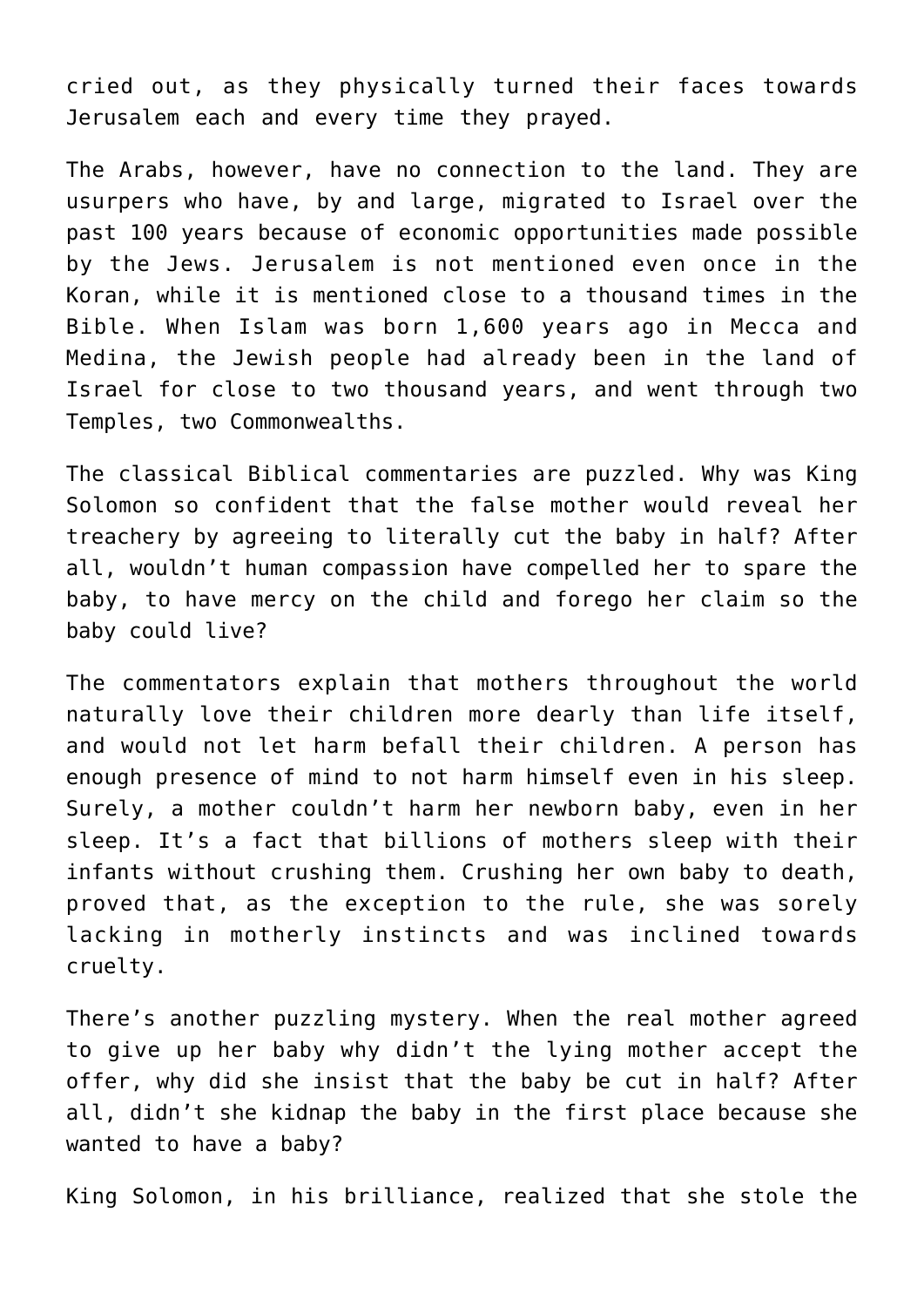baby not out of love for the child, but out of jealousy for the real mother. Surely, if she had no love for her own child and was able to smother her own baby to death, she wouldn't care about a stranger's child. It was a purely vindictive act to deprive the real mother of her child. Consequently, killing the baby by cutting the baby in half, thereby depriving the true mother of her baby, would suit her just fine.

Arab mothers who send their own children to die, and who celebrate their horrific murderous deaths and suicide missions as martyrdom, give the Arabs away as the true thieves, murderers and occupiers.

While the true mother, Israel, agreed to give the land away for the chance of peace, the Arabs prefer to have the baby killed. In response to Jewish overtures for peace, the Arabs unleashed the most vicious and murderous suicide attacks, unprecedented in human history, against innocent men, women, children and babies, attempting in vain to destroy beautiful Israel.

King Solomon, speaking across generations, is addressing our situation today in this landmark, internationally acclaimed verdict. King Solomon is clearly stating that there are definite and clear distinctions: While one mother is telling the truth, is kindhearted, compassionate, an ideal mother, the other mother is a cruel, stone-hearted kidnapper, a liar and a would-be murderer to boot.

In the end, truth and justice will prevail, even in the world of smoke and mirrors, multiculturalism, pluralism and political correctness that we currently inhabit. The true mother has been exposed for all to see. Every lover of truth knows now beyond a shadow of a doubt that the Holy Land of Israel in its entirety belongs exclusively to its true mother, the Jewish people, forever and ever; never to be divided, never to be separated from the house of Israel